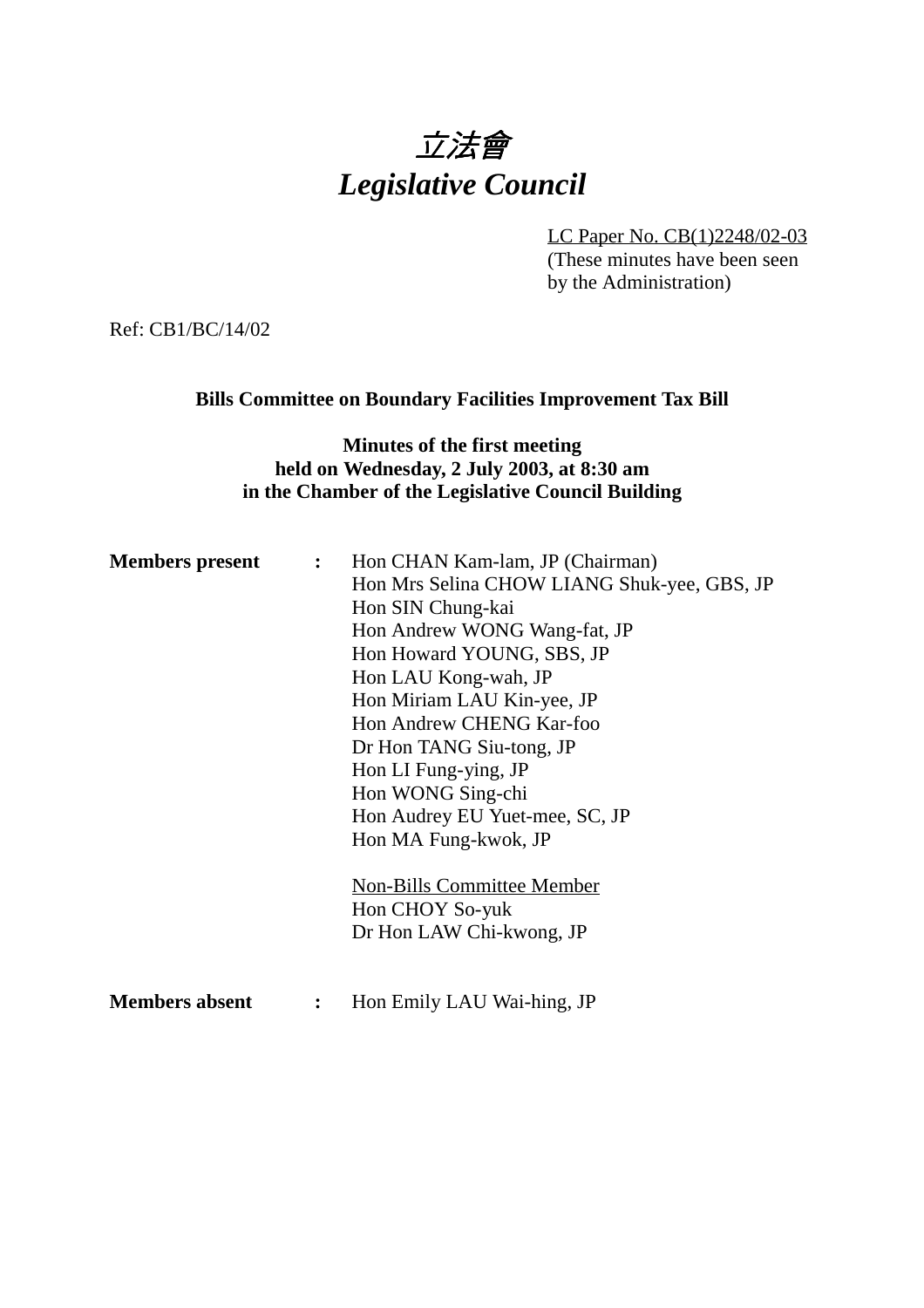| <b>Public officers</b><br>attending | $\ddot{\cdot}$ | Mr Martin GLASS, JP<br>Deputy Secretary for Financial Services and the Treasury           |
|-------------------------------------|----------------|-------------------------------------------------------------------------------------------|
|                                     |                | Miss Erica NG<br>Principal Assistant Secretary for Financial Services and<br>the Treasury |
|                                     |                | Ms Zina WONG, JP<br><b>Acting Deputy Commissioner for Transport</b>                       |
|                                     |                | Mr M H LEE<br>Chief Transport Officer, Transport Department                               |
|                                     |                | Mr Francis LIU<br><b>Assistant Director, Marine Department</b>                            |
|                                     |                | Mr Adam LAI<br>Principal Marine Officer, Marine Department                                |
|                                     |                | Mr K F CHENG<br>Senior Assistant Law Draftsman,<br>Department of Justice                  |
| <b>Clerk in attendance</b>          | $\ddot{\cdot}$ | Ms Anita SIT<br>Chief Assistant Secretary (1)6                                            |
| <b>Staff in attendance</b>          | $\ddot{\cdot}$ | Miss Anita HO<br><b>Assistant Legal Adviser 2</b>                                         |
|                                     |                | Mr Matthew LOO<br>Senior Assistant Secretary (1)3                                         |
|                                     |                |                                                                                           |

# **I Election of Chairman**

Mr CHAN Kam-lam was elected Chairman of the Bills Committee.

 $- 2 - -$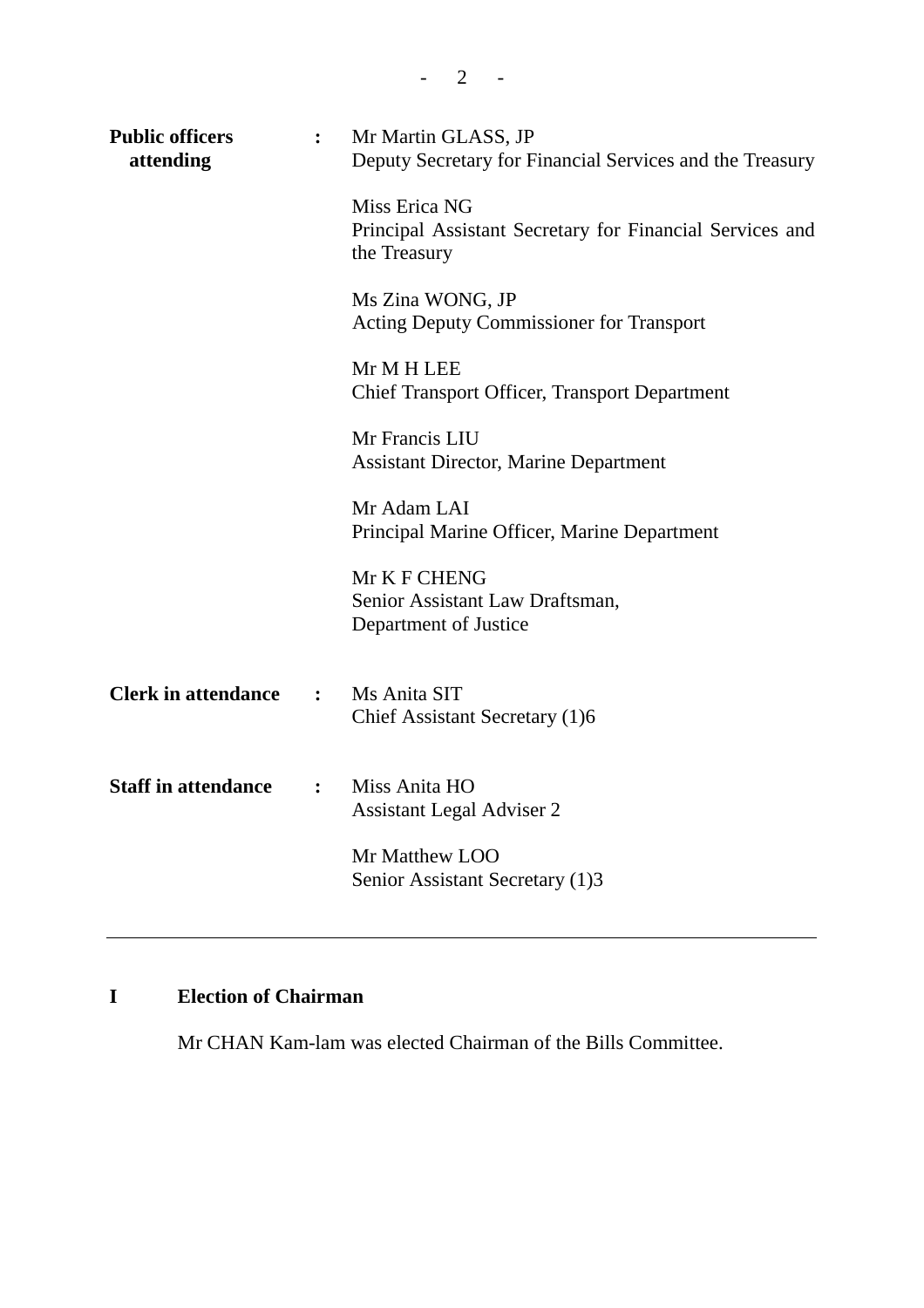#### $3 - 1$

### **II Meeting with the Administration**

(The Bill and papers for background information

| LC Paper No. CB(3) 709/02-03         | - Bill gazetted on 6 June 2003                                                                     |
|--------------------------------------|----------------------------------------------------------------------------------------------------|
| File Ref: FIN CR 1/2310/99           | - Legislative Council Brief                                                                        |
| LC Paper No. LS125/02-03             | - Legal Service Division Report                                                                    |
| LC Paper No. CB(1) 2113/02-03 (01) - | Extract of the minutes of meeting of<br>the Panel on Financial Affairs held<br>on 19 February 2003 |
| LC Paper No. CB(1) 2113/02-03 (02) - | Marked-up copy of the consequential<br>amendments in Schedule 7 of the Bill                        |
| LC Paper No. CB(1) 2114/02-03        | - Background brief)                                                                                |

2. The Bills Committee deliberated (Index of proceedings attached at **Appendix**).

3. The Administration was requested to provide written response on the following issues before the next meeting -

- (a) Practicability of on-site collection of the Boundary Facilities Improvement Tax (BFIT) in view of the anticipated operational difficulties associated with the off-site collection mode;
- (b) Detailed analysis of the estimated additional revenue of about \$1 billion generated from imposing BFIT and the recurrent funding of \$55 million per year for collection and enforcement of the tax. The analysis should include the forecast on the cross-boundary passenger flows and vehicular flows at various border points and a breakdown of the expenses to be covered by Government's recurrent funding;
- (c) Detailed analysis of the impact of BFIT on the cross-boundary passenger flow of the Kowloon-Canton Railway and the fare income of the Kowloon-Canton Railway Corporation (KCRC) and hence Government's dividend income from KCRC, and to take this into account in estimating the additional annual revenue to be generated from BFIT. KCRC's own analysis of the impact on its fare income should also be provided; and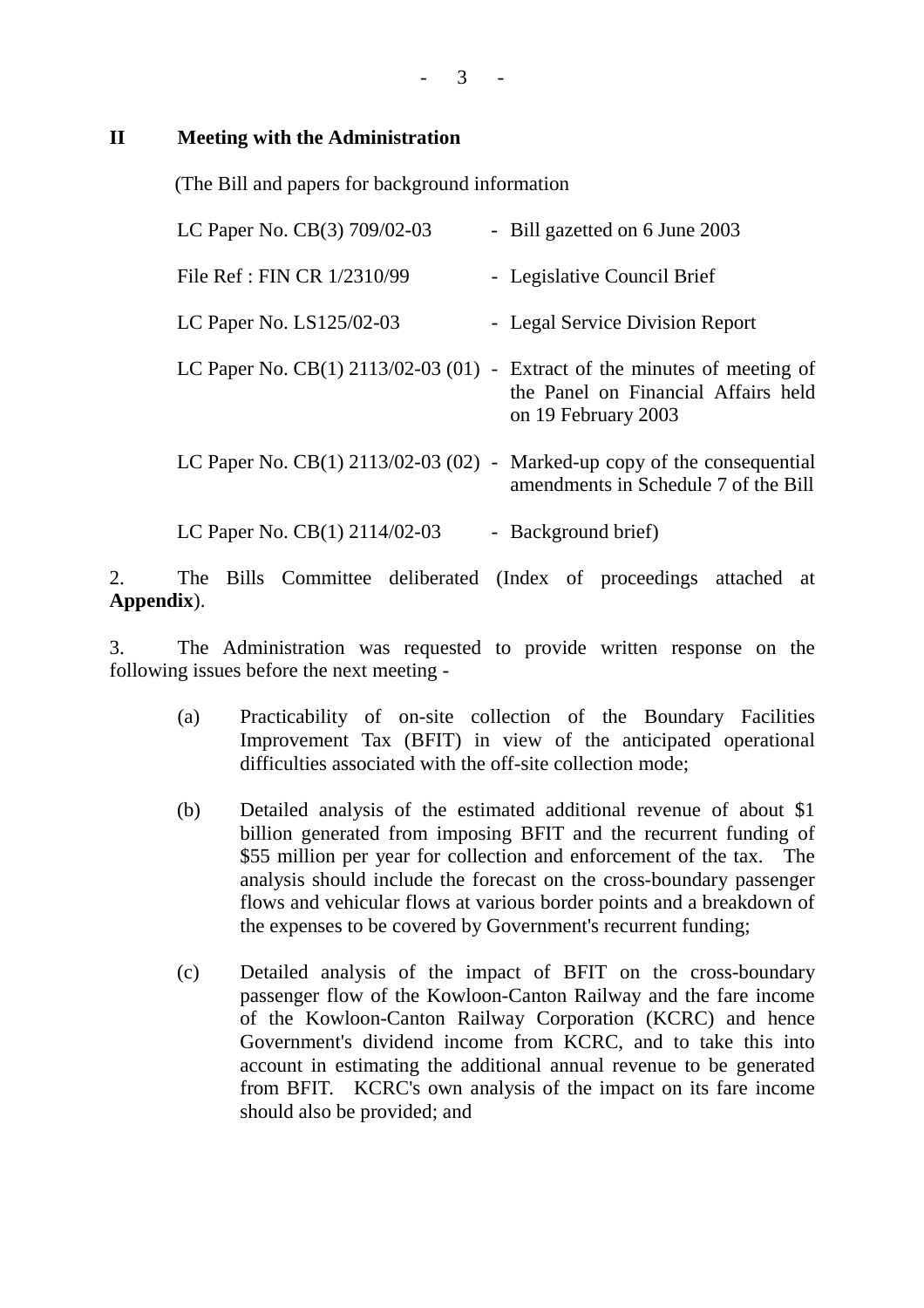(d) Historical background to the differential fare structures between the domestic line and cross-boundary line of the East Rail, and to confirm whether the differences were originally attributed to a Government levy on the cross-boundary line fare and/or related charges in the past.

#### Public consultation

4. The Bills Committee discussed and agreed that views on the Bill should be sought. As agreed by the Committee, the Clerk would:

- (a) arrange for the invitation of public views by uploading a general invitation notice onto the website of the Legislative Council and issuing a press release; and
- (b) issue letters to KCRC and other transport-related organizations to invite their views on the Bill.

5. The Bills Committee also agreed that the deputations should be invited to attend the next meeting if they would like to present their views to the Bills Committee.

(*Post-meeting note*: The invitation note was published on the LegCo Website and the press release was issued on 4 July 2003. Letters were also issued to relevant organizations in July 2003. Members were invited to make suggestion on particular deputations to the meeting vide LC Paper No. CB(1)2161/02-03 dated 7 July 2003.)

Dates of next meeting

6. The Chairman would confirm the date of the next meeting with the Administration and inform members of the arrangement.

(*Post-meeting note*: The next meeting of the Bills Committee was scheduled for 5 September 2003 at 9:00 am in the Chamber of the Legislative Council Building. Notice of meeting was issued to members vide LC Paper No. CB(1)2161/02-03 dated 7 July 2003.)

#### **III Any other business**

7. There being no other business, the meeting ended at 10:35 am.

Council Business Division 1 Legislative Council Secretariat 23 July 2003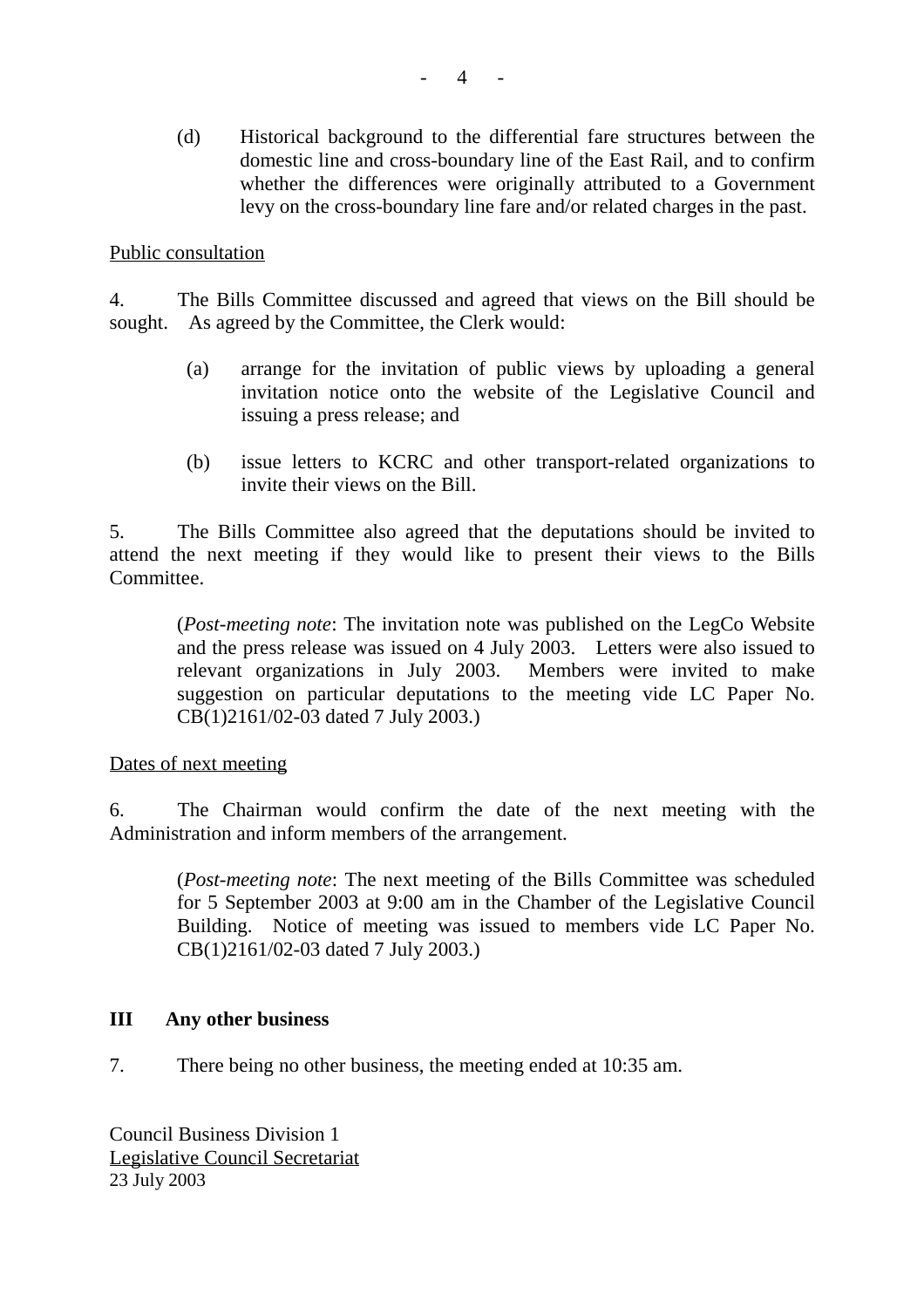## **Appendix**

## **Proceedings of the meeting of the Bills Committee on Boundary Facilities Improvement Tax Bill**

### **First meeting on Wednesday, 2 July 2003, at 8:30 am in the Chamber of the Legislative Council Building**

| <b>Time marker</b> | <b>Speaker</b>                                                         | Subject(s)                                                                                                                                                                                                                                   | <b>Action required</b> |
|--------------------|------------------------------------------------------------------------|----------------------------------------------------------------------------------------------------------------------------------------------------------------------------------------------------------------------------------------------|------------------------|
| 000000 - 000057    | Mrs Selina CHOW<br>Mr LAU Kong-wah<br>Mr CHAN Kam-lam<br>Ms Miriam LAU | <b>Election of Chairman</b><br>$\bullet$<br>The Bills Committee<br>decided that there was no<br>need to elect a deputy<br>chairman                                                                                                           |                        |
| 000058 - 000242    | Chairman                                                               | Welcoming and introductory<br>remarks                                                                                                                                                                                                        |                        |
| 000243 - 000903    | Chairman<br>Admin                                                      | Briefing by the<br>Administration                                                                                                                                                                                                            |                        |
| 000904 - 001646    | Chairman<br>Mr Howard YOUNG<br>Admin                                   | Clarifications on persons<br>to be exempted from the<br>payment of Boundary<br><b>Facilities Improvement</b><br>Tax (BFIT)<br>Justifications on charging<br>$\bullet$<br>BFIT at a flat rate of<br>\$100 per car for private<br>cars         |                        |
| 001647 - 001750    | Admin<br>Chairman                                                      | Checking on returns<br>furnished by operators<br>responsible for BFIT<br>collection                                                                                                                                                          |                        |
| 001751 - 002224    | Chairman<br>Dr TANG Siu-tong<br>Admin                                  | Proposal for charging<br>$\bullet$<br>BFIT for private cars<br>according to the number<br>of passengers in each car,<br>or adjusting the proposed<br>flat rate downward from<br>\$100 to \$50 per car<br>Proposal for adjusting<br>$\bullet$ |                        |
|                    |                                                                        | <b>BFIT</b> downward from<br>\$18 to \$10 per person                                                                                                                                                                                         |                        |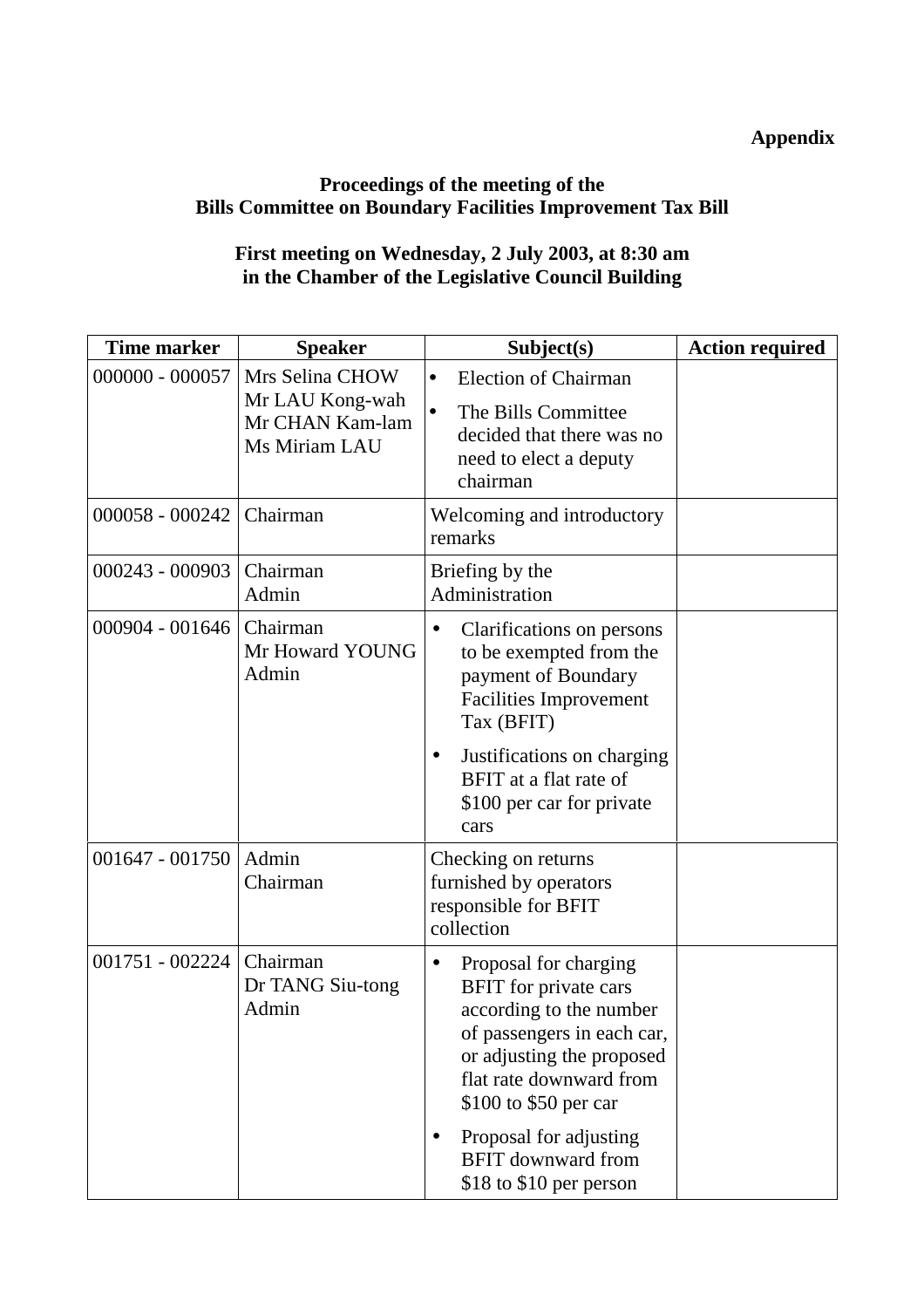| <b>Time marker</b> | <b>Speaker</b>                                          | Subject(s)                                                                                                                                                                                                        | <b>Action required</b> |
|--------------------|---------------------------------------------------------|-------------------------------------------------------------------------------------------------------------------------------------------------------------------------------------------------------------------|------------------------|
| 002225 - 002342    | Chairman<br>Ms Miriam LAU                               | Exemption for BFIT for tour<br>guides                                                                                                                                                                             |                        |
| 002343 - 002428    | Ms Miriam LAU<br>Chairman                               | The Bills Committee to<br>consult coach and bus<br>operators on BFIT                                                                                                                                              |                        |
| 002429 - 003814    | Miss Miriam LAU<br>Chairman<br>Admin                    | <b>Implementation of BFIT</b><br>collection and exemption<br>arrangements by the<br>Kowloon-Canton Railway<br>Corporation (KCRC) and<br>other transport operators                                                 |                        |
| 003815 - 004909    | Chairman<br>Mr LAU Kong-wah<br>Admin<br>Mrs Selina CHOW | Double taxation for<br>$\bullet$<br>cross-boundary<br>passengers using KCRC<br>if BFIT was imposed,<br>and pricing policy of<br><b>KCRC</b>                                                                       |                        |
|                    |                                                         | Justification for imposing<br><b>BFIT</b> with reference to<br>tax levied on cross<br>boundary facilities in<br>other countries                                                                                   |                        |
| 004910 - 010557    | Chairman<br>Mrs Selina CHOW                             | Members of the Liberal<br>$\bullet$<br>Party supported BFIT                                                                                                                                                       |                        |
|                    | Admin                                                   | Collection arrangements<br>$\bullet$<br>were too complicated, and<br>both on-site and off-site<br>options should be<br>considered                                                                                 |                        |
|                    |                                                         | Implementation of<br>$\bullet$<br>exemption for visiting<br>diplomats, consular<br>members, members of<br>specified International<br>Organizations, consulates<br>and specified<br>International<br>Organizations |                        |
|                    |                                                         | Justification for offering<br>$\bullet$<br>concessions up to 50%<br>discount on the full tax<br>for frequent travellers                                                                                           |                        |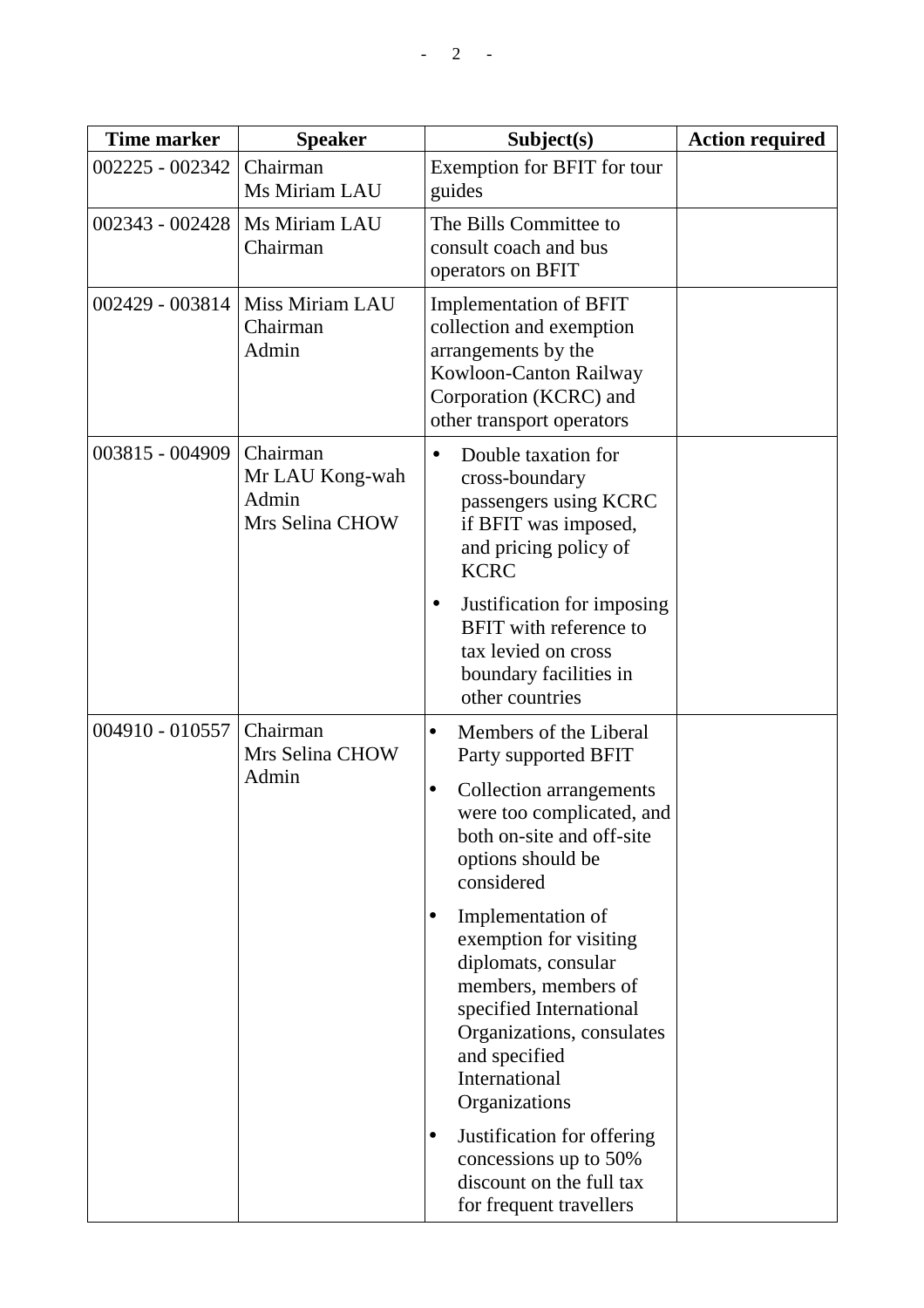| <b>Time marker</b> | <b>Speaker</b>                                          | Subject(s)                                                                                                                                                                                                       | <b>Action required</b>                                                                             |
|--------------------|---------------------------------------------------------|------------------------------------------------------------------------------------------------------------------------------------------------------------------------------------------------------------------|----------------------------------------------------------------------------------------------------|
| 010558 - 011521    | Chairman<br>Ms Miriam LAU<br>Admin                      | Practicability of<br>implementing on-site BFIT<br>collection in view of<br>operational difficulties faced<br>by coach and taxi operators                                                                         | Administration to<br>take the follow-up<br>action set out in<br>paragraph $4(a)$ of<br>the minutes |
| 011522 - 012021    | Chairman<br>Ms LI Fung-ying<br>Admin<br>Ms Miriam LAU   | Burden on drivers to collect<br><b>BFIT</b>                                                                                                                                                                      |                                                                                                    |
| 012022 - 012809    | Chairman<br>Mr LAU Kong-wah<br>Admin                    | Double taxation for<br>$\bullet$<br>cross-boundary<br>passengers using KCRC<br><b>Bases for additional</b><br>revenue of \$1 billion<br>generated from BFIT and<br>recurrent funding of \$55<br>million required | Administration to<br>take the follow-up<br>action set out in<br>paragraph 4(b) of<br>the minutes   |
| 012810 - 013838    | Chairman<br>Mr CHENG Kar-foo<br>Admin                   | Impact of introducing BFIT<br>on KCRC cross-boundary<br>passenger flow and fare<br>income of KCRC                                                                                                                | Administration to<br>take the follow-up<br>action set out in<br>paragraph $4(c)$ of<br>the minutes |
| 013939 - 014714    | Chairman<br>Ms CHOY So-yuk<br>Admin                     | Wrong timing of<br>$\bullet$<br>introducing BFIT<br>Pricing policy of KCRC<br>Charging BFIT for<br>private cars at a flat rate<br>of \$100 per car was<br>unreasonable                                           |                                                                                                    |
| 014715 - 015008    | Chairman<br>Mr MA Fung-kwok                             | Objection to introducing<br><b>BFIT</b>                                                                                                                                                                          |                                                                                                    |
| 015009 - 015608    | Chairman<br>Mrs Selina CHOW<br>Admin<br>Mr LAU Kong-wah | Pricing policy of KCRC and<br>the historical background to<br>the differential fare structures<br>of cross-boundary line and<br>domestic line                                                                    | Administration to<br>take the follow-up<br>action set out in<br>paragraph 4(d) of<br>the minutes   |